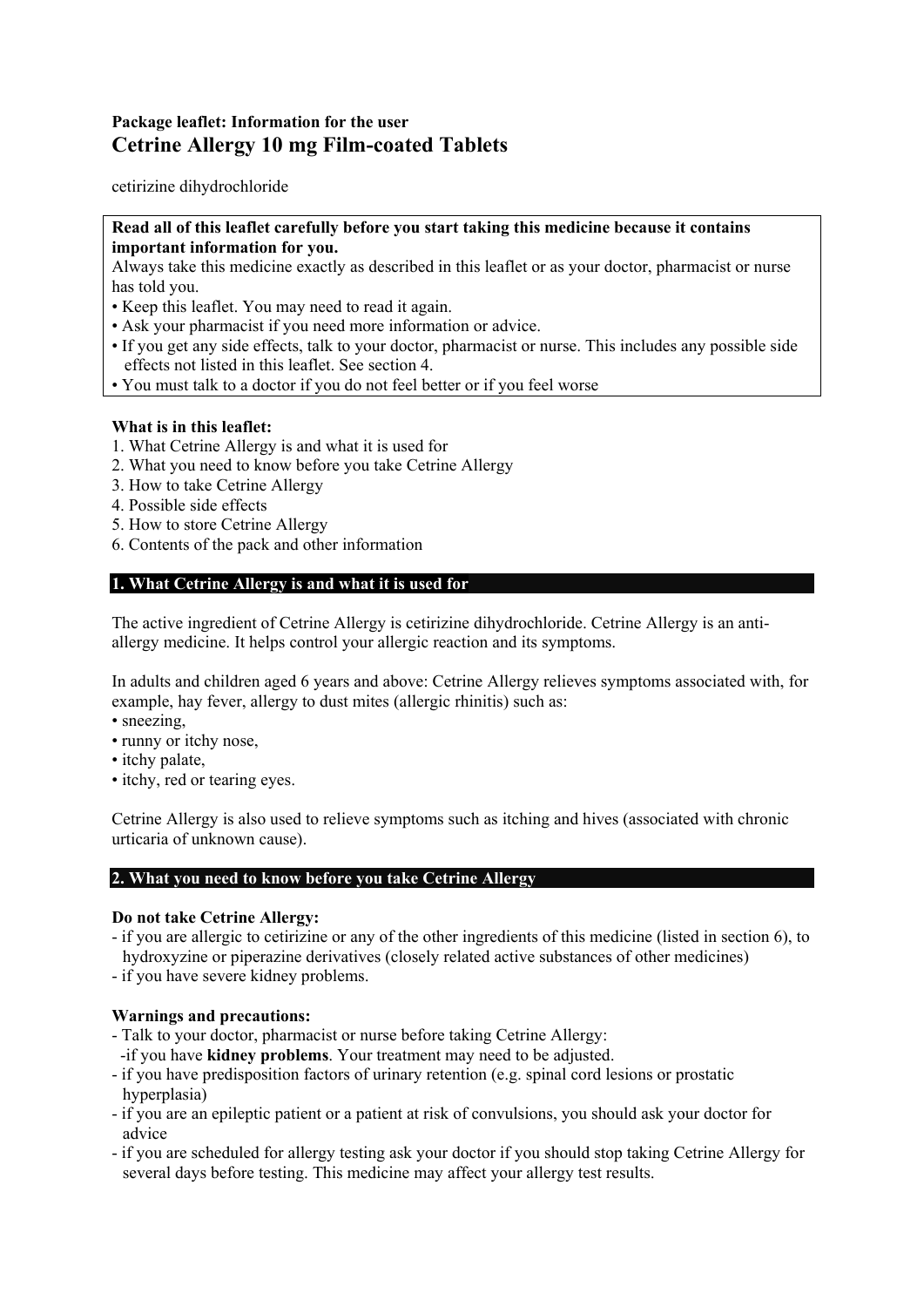#### **Children and adolescents**

Do not give this medicine to children below the age of 6 years because the tablet formulation does not allow the necessary dose adjustments**.** 

#### **Other medicines and Cetrine Allergy**

Tell your doctor or pharmacist if you are taking, have recently taken or might take any other medicines, including medicines obtained without a prescription.

#### **Cetrine Allergy with food, drink and alcohol**

Please be careful if you drink alcohol during use of this medicine, as it may increase the effects of alcohol. Food does not affect the absorption of Cetrine Allergy.

#### **Pregnancy and breast-feeding**

If you are pregnant or breast-feeding, think you may be pregnant or are planning to have a baby, ask your doctor or pharmacist for advice before taking this medicine.

Cetrine Allergy should be avoided in pregnant women. Accidental use of the drug by a pregnant woman should not produce any harmful effects on the foetus. Nevertheless, the medicine should only be administered if necessary and after medical advice..

Breast-feeding: You should avoid using this medicine if you are breastfeeding an infant, as cetirizine hydrochloride is excreted in human milk.

#### **Driving and using machines**

At the recommended dose, Cetrine Allergy is not expected to cause you to be drowsy or less alert. However, if you are a sensitive patient, simultaneous use of alcohol and other nervous depressant agents may additionally affect your ability to drive and use machines.

#### **Cetrine Allergy contains lactose**

If you have been told by your doctor that you have an intolerance to some sugars, contact your doctor before taking this medicinal product.

#### **3. How to take Cetrine Allergy**

Always take this medicine exactly as described in this leaflet or as your doctor or pharmacist has told you. Check with your doctor or pharmacist if you are not sure.

#### **Adults and adolescents aged 12 years and over:**

The recommended dose is one tablet once a day.

**Children aged between 6-12 years:** The usual dose is half a tablet twice a day (morning and evening).

These tablets are not intended for children under the age of 6 years.

**Patients with kidney problems:** if you have moderate kidney problems your doctor may reduce your dose to half a tablet once a day. If you have severe kidney problems your doctor may reduce your dose to half a tablet every 2 days.

Swallow the tablets with a glass of water. The tablet can be divided into equal doses. You may take this medicine with or without food.

#### **Duration of treatment:**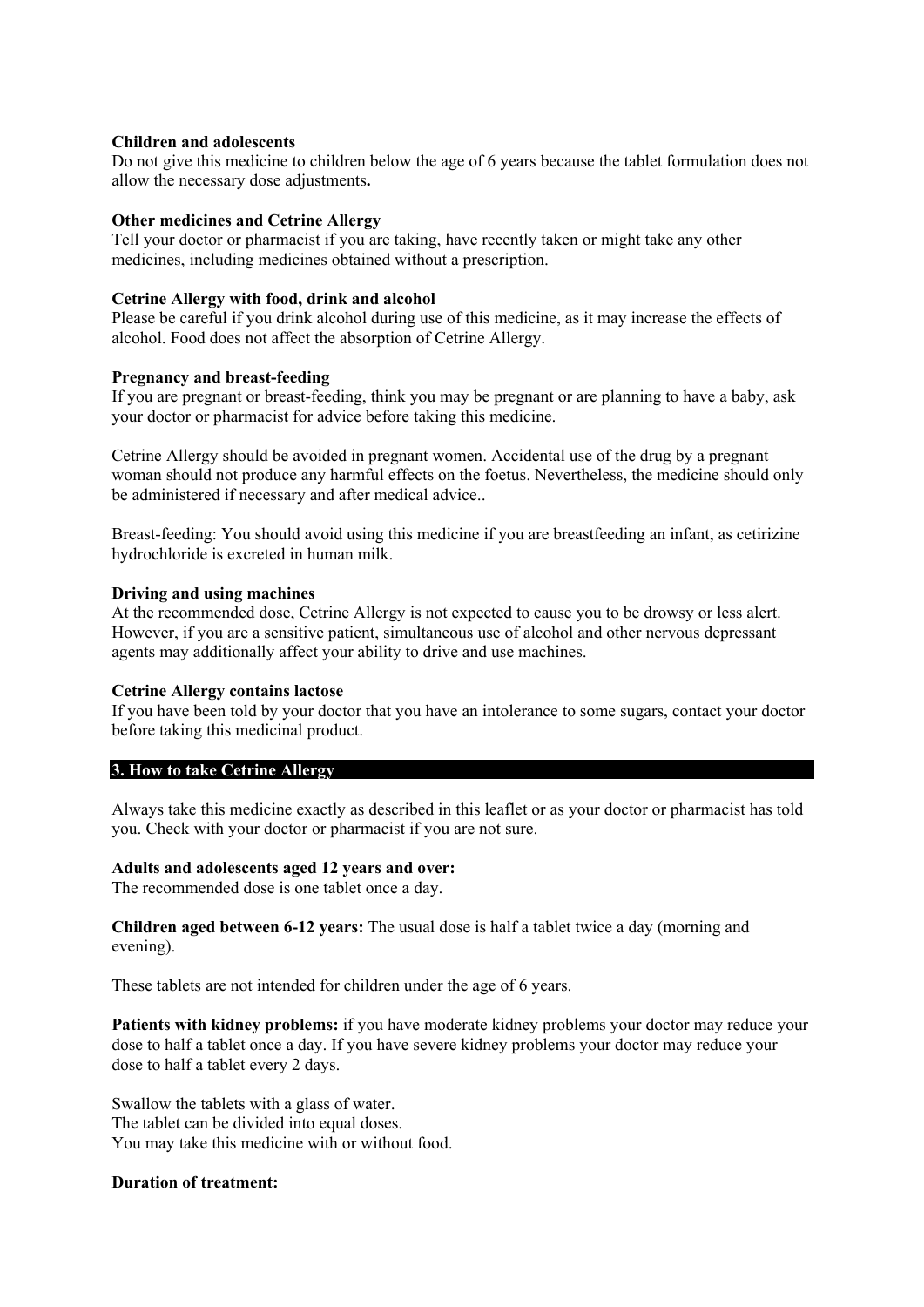The duration of the treatment may vary depending on the symptoms.

## **If you take more Cetrine Allergy than you should**

The following symptoms may occur after an overdose of Cetrine Allergy: Confusion, diarrhoea, dizziness, fatigue, headache, weakness, dilatation of the pupils, itching, restlessness, sedation, drowsiness, unresponsiveness, fast heart rhythm, involuntary trembling and inability to pass water.

If you have accidentally taken more of this medicine than you should please contact your doctor or pharmacist immediately.

## **If you forget to take Cetrine Allergy**

Do not take a double dose to make up for a forgotten dose.

If you have any further questions on the use of this medicine, ask your doctor or pharmacist.

## **4. Possible side effects**

Like all medicines, this medicine can cause side effects, although not everybody gets them.

### **Some very rare side effects could be serious:**

If any of the following happens, stop taking this medicine and tell your doctor immediately or go to the casualty department at your nearest hospital:

- allergic reactions such as sudden difficulty in breathing, speaking and swallowing, swelling of the lips, face and neck, extreme dizziness or collapse, itchy, raised skin rash
- unusual bruising or bleeding caused by low blood platelets.

## **Other possible side effects**

Tell your doctor if any of the following side effects bother you:

## **Common:** may affect up to 1 in 10 people

headache, dizziness, dry mouth, fatigue, feeling sick, diarrhoea, drowsiness, sore throat, runny nose.

### **Uncommon:** may affect up to 1 in 100 people

stomach upset, extreme fatigue, feeling weak, tingling or numbness in the hands and feet, agitation, itchiness, rash.

**Rare:** may affect up to 1 in 1,000 people

rapid heart beat, swelling, allergic reactions, changes in liver function, weight increase, convulsions, aggression, confusion, depression, hallucination, difficulty in sleeping, red and/or blotchy skin rash.

**Very rare:** may affect up to 1 in 10,000 people

difficulty focusing, blurred vision, unusual eye movements, fainting, tremor, altered taste, tics, pain and/or difficulty passing water, fixed drug eruption.

**Not known:** frequency cannot be estimated from the available data increased appetite, impairment or loss of memory, vertigo, urinary retention, joint pain, nightmare, hepatitis, rash with blisters containing pus.

After stopping treatment with Cetrine Allergy, pruritus (intense itching) and/or urticaria (hives) have been reported.

In very rare cases people have thought about committing suicide, if you feel this way stop taking the tablets and see your doctor.

## **Reporting of side effects**